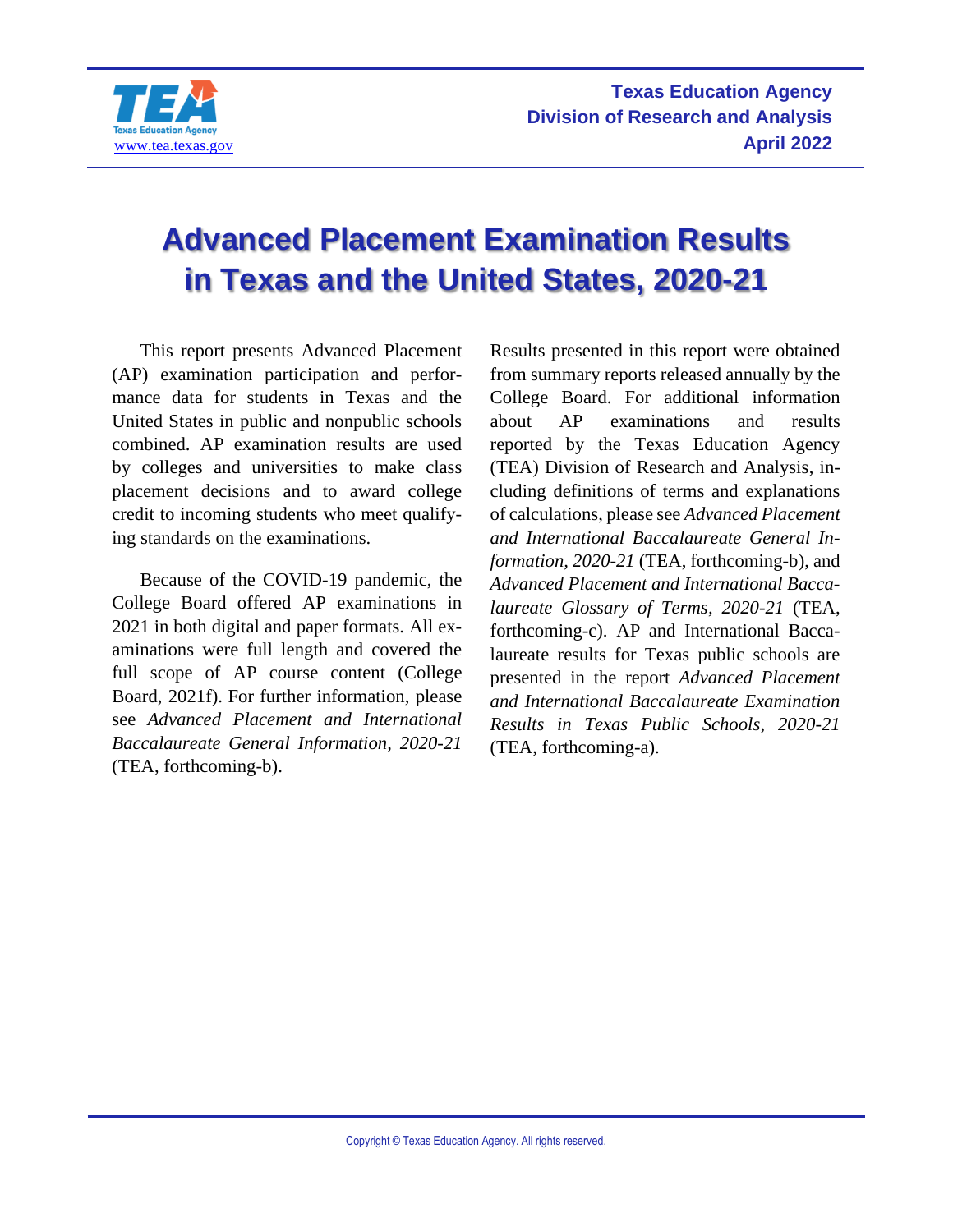## **Advanced Placement Results for Texas and the United States**

- In the 2020-21 school year, a total of 293,295 students in all grades in Texas public and nonpublic schools took 527,371 Advanced Placement (AP) examinations (Table 1). Texas ranked second in the nation in both number of AP examinees and number of AP examinations taken (Table 3 on page 5).
- Between 2019-20 and 2020-21, the number of AP examinations taken decreased by 0.8 percent in Texas, compared to 4.1 percent in the United States as a whole (Table 1). The number of AP examinations with scores in the 3-5 range decreased by 16.1 percent in Texas and by 17.2 percent in the United States. The percentage of examinations with scores in the 3-5 range decreased by 8.4 percentage points in Texas and by 8.7 percentage points in the United States.
- In 2020-21, the percentage of AP examinees who reported their race/ethnicity to the College Board as African American, American Indian, Asian, Hispanic, Pacific Islander, or multiracial was considerably higher in Texas (66.9%) than the United States as a whole (48.1%) (Table 2 on page 4). In large part, the difference reflects the higher percentage of Hispanic AP examinees in Texas (42.8%), compared to the United States (22.3%).
- Of the four most populous states in the country in 2020-21, New York had the highest AP examination participation rate (28.8%) among public school students in Grades 11 and 12, followed by California (23.7%), Florida (23.1%), and Texas (20.6%) (Table 4 on page 7). All four states had higher participation rates than the United States as a whole (19.7%).
- For public and nonpublic schools combined in the four most populous states, California had the highest percentage of examinations with scores in the 3-5 range (54.8%), followed by New York (54.6%), Florida (50.5%), and Texas (45.9%). All four states had lower percentages of examinations with scores in the 3-5 range than the United States as a whole (55.0%).
- Among students in all grades in 2020-21, the three AP examinations with the largest numbers of test takers in Texas, in rank order, were English Language and Composition, World History: Modern, and United States History (Table 5 on page 8). The three AP examinations with the largest numbers of test takers in the United States, in rank order, were English Language and Composition, United States History, and English Literature and Composition.
- Compared to the United States, Texas had higher percentages of examinees with scores in the 3-5 range on 2 out of 38 examinations: Music Theory and Italian Language and Culture.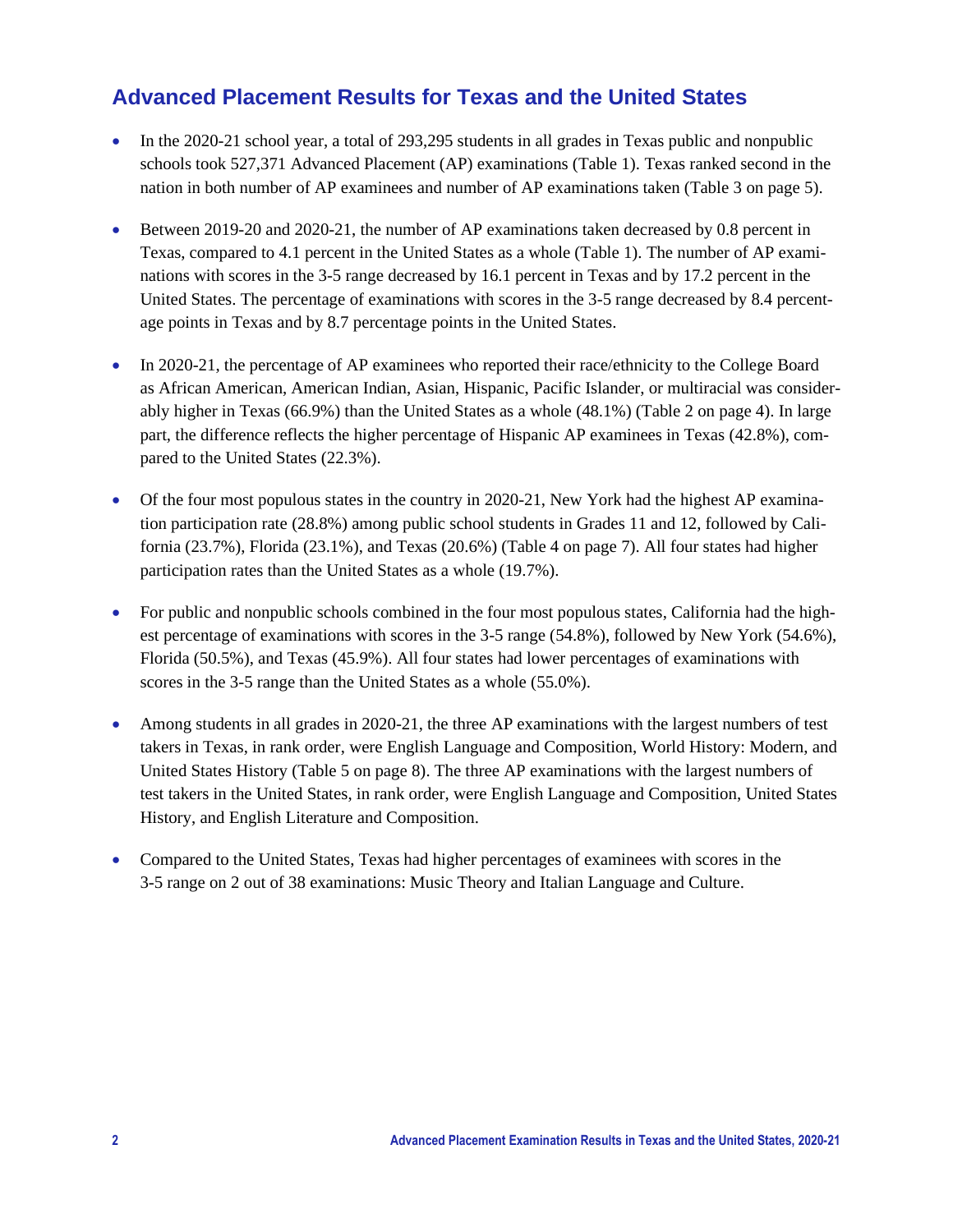## **Table 1 Advanced Placement (AP) Examination Trends, Texas and the United States, 2010-11 Through 2020-21**

|         |                    |                   |                       |               | <b>Texas</b><br>exams   | U.S.<br>exams           | <b>Texas</b><br>scores in | U.S.<br>scores in   |
|---------|--------------------|-------------------|-----------------------|---------------|-------------------------|-------------------------|---------------------------|---------------------|
| Year    | Texas<br>examinees | U.S.<br>examinees | <b>Texas</b><br>exams | U.S.<br>exams | with scores<br>of $3-5$ | with scores<br>of $3-5$ | 3-5 range<br>$(\%)$       | 3-5 range<br>$(\%)$ |
| 2010-11 | 198.272            | 1,926,204         | 360.735               | 3,365,617     | 163,705                 | 1,936,054               | 45.4                      | 57.5                |
| 2011-12 | 207,321            | 2,046,377         | 374,091               | 3,594,696     | 179,021                 | 2,114,995               | 47.9                      | 58.8                |
| 2012-13 | 218.325            | 2,160,331         | 398,130               | 3.824.691     | 190,042                 | 2,239,916               | 47.7                      | 58.6                |
| 2013-14 | 238,161            | 2,281,499         | 434.001               | 4,056,283     | 211,192                 | 2,380,263               | 48.7                      | 58.7                |
| 2014-15 | 268,918            | 2,416,329         | 505,790               | 4.343.547     | 231,124                 | 2,495,907               | 45.7                      | 57.5                |
| 2015-16 | 289.550            | 2,538,998         | 542.178               | 4,559,273     | 250.081                 | 2,620,390               | 46.1                      | 57.5                |
| 2016-17 | 310,793            | 2,665,203         | 584,179               | 4,803,422     | 270,805                 | 2,762,298               | 46.4                      | 57.5                |
| 2017-18 | 318,150            | 2,727,480         | 594,643               | 4,923,072     | 286,847                 | 2,877,811               | 48.2                      | 58.5                |
| 2018-19 | 325,088            | 2,743,034         | 598.008               | 4.930.147     | 292,337                 | 2.913.627               | 48.9                      | 59.1                |
| 2019-20 | 291.838            | 2,564,090         | 531.744               | 4,592,820     | 288,475                 | 2.932.042               | 54.3                      | 63.8                |
| 2020-21 | 293.295            | 2.464.265         | 527.371               | 4,402,538     | 241,933                 | 2,426,473               | 45.9                      | 55.1                |

*Source.* Primary data from College Board. See, for example College Board (2021c, 2021e).

*Note.* Data are based on public and nonpublic school examinees.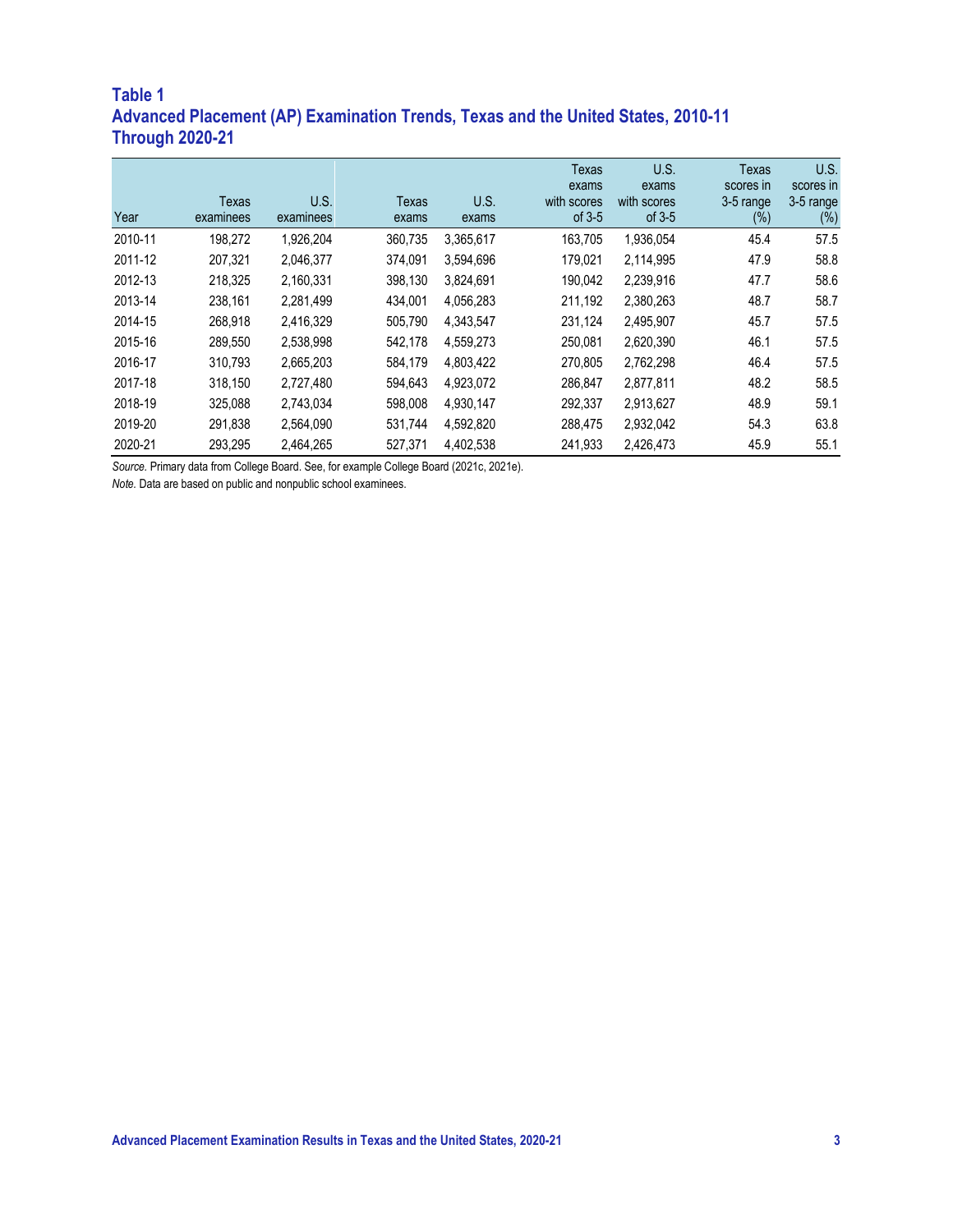#### **Table 2 Advanced Placement (AP) Examinees, by Grade Level, Race/Ethnicity, and Gender, Texas and the United States, 2020-21**

| Examinee group   | Texas<br>examinees<br>(M) | U.S.<br>examinees<br>(M) | Texas<br>examinees<br>$(\%)$ | <b>U.S.</b><br>examinees<br>(%) | Texas change from<br>previous year<br>(percentage-point) | U.S. change from<br>previous year<br>(percentage-point) |
|------------------|---------------------------|--------------------------|------------------------------|---------------------------------|----------------------------------------------------------|---------------------------------------------------------|
| 9th/10th grade   | 121,635                   | 780,284                  | 41.5                         | 31.7                            | 0.6                                                      | 0.6                                                     |
| 11th grade       | 93,381                    | 905,676                  | 31.8                         | 36.8                            | $-0.6$                                                   | 0.0                                                     |
| 12th grade       | 73,737                    | 769,788                  | 25.1                         | 31.2                            | 0.0                                                      | $-0.5$                                                  |
| 11th/12th grade  | 167,118                   | 1,675,464                | 57.0                         | 68.0                            | $-0.5$                                                   | $-0.5$                                                  |
| African American | 20,148                    | 167,783                  | 6.9                          | 6.8                             | 0.5                                                      | 0.4                                                     |
| American Indian  | 2,155                     | 16,367                   | 0.7                          | 0.7                             | 0.2                                                      | 0.2                                                     |
| Asian            | 37,999                    | 333,986                  | 13.0                         | 13.6                            | 0.1                                                      | 0.4                                                     |
| Hispanic         | 125,640                   | 548,614                  | 42.8                         | 22.3                            | 0.1                                                      | $-0.2$                                                  |
| Pacific Islander | 297                       | 3,559                    | 0.1                          | 0.1                             | 0.0                                                      | $-0.1$                                                  |
| White            | 89,469                    | 1,202,671                | 30.5                         | 48.8                            | $-0.6$                                                   | $-0.3$                                                  |
| Multiracial      | 9,886                     | 116,006                  | 3.4                          | 4.7                             | $-0.1$                                                   | 0.1                                                     |
| Not stated       | 7,701                     | 75,279                   | 2.6                          | 3.1                             | $-0.4$                                                   | $-0.3$                                                  |
| Female           | 162,505                   | 1,383,478                | 55.4                         | 56.1                            | $-1.1$                                                   | $-0.8$                                                  |
| Male             | 129,961                   | 1,072,564                | 44.3                         | 43.5                            | 1.0                                                      | 0.5                                                     |
| Another          | 829                       | 8,223                    | 0.3                          | 0.3                             | 0.2                                                      | 0.1                                                     |
| Total            | 293,295                   | 2,464,265                | 100                          | 100                             | n/a <sup>a</sup>                                         | n/a                                                     |

*Source.* Primary data from College Board (2020c, 2020e, 2021c, 2021e).

*Note.* Data are based on public and nonpublic school examinees. Parts may not add to 100 percent because of rounding. Numbers of examinees by grade level may not sum to the totals because the totals include students who took examinations outside of Grades 9-12, or because of missing data or data errors. aNot applicable.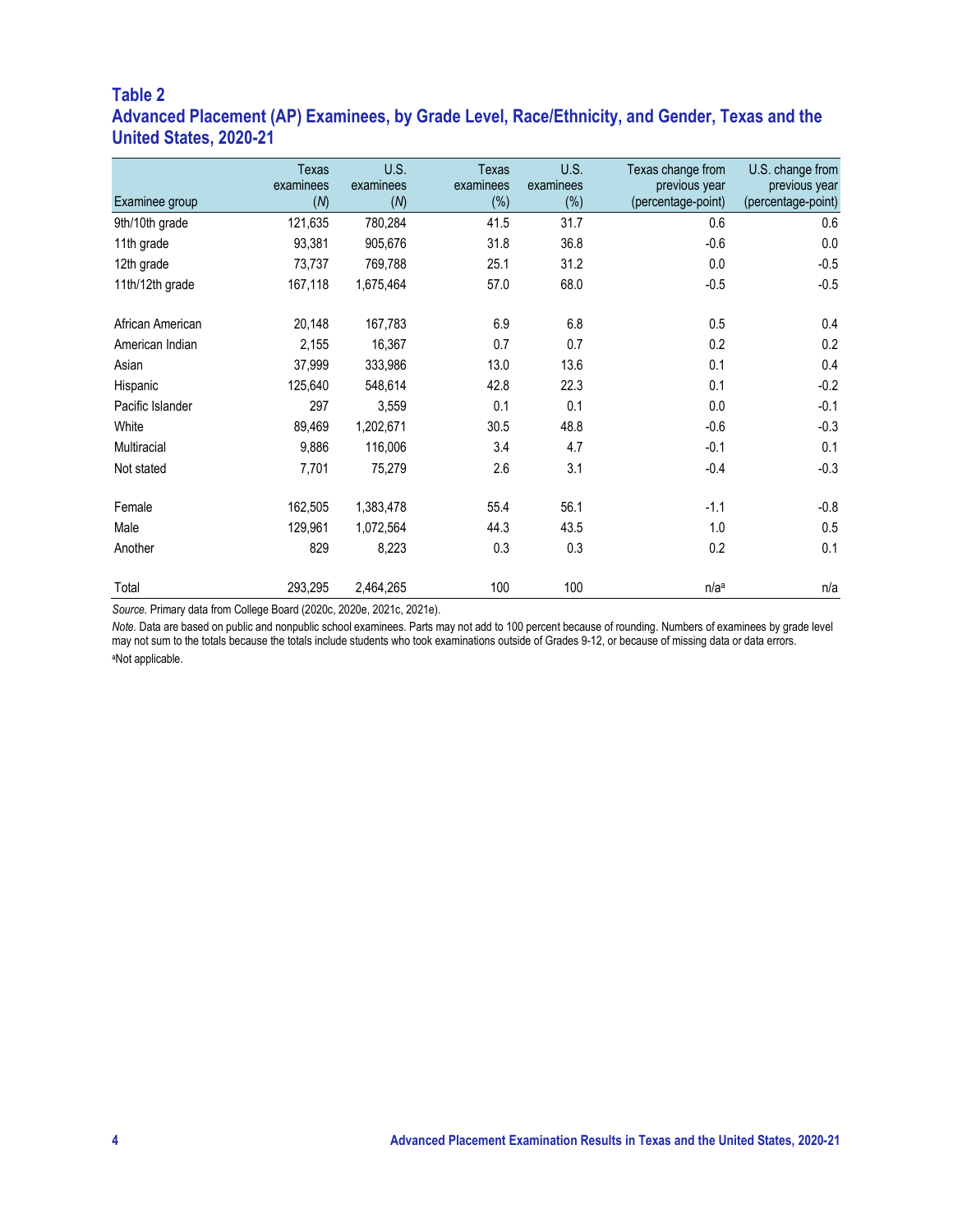### **Table 3 Advanced Placement (AP) Examination Results, by State and the United States, 2020-21**

|                      |           | Change in<br>examinees from |         | Exams<br>scoring |
|----------------------|-----------|-----------------------------|---------|------------------|
|                      | Examinees | previous year               | Exams   | $3-5$            |
| <b>State</b>         | (M)       | (%)                         | (M)     | $(\%)$           |
| Alabama              | 25,441    | 6.8                         | 47,673  | 43.8             |
| Alaska               | 2,346     | $-18.8$                     | 3,944   | 55.9             |
| Arizona              | 33,995    | $-6.8$                      | 62,759  | 56.4             |
| Arkansas             | 24,817    | 11.6                        | 42,291  | 36.9             |
| California           | 364,149   | $-8.4$                      | 682,691 | 55.6             |
| Colorado             | 47,951    | $-7.0$                      | 80,970  | 69.1             |
| Connecticut          | 33,864    | $-6.2$                      | 62,267  | 63.8             |
| Delaware             | 7,062     | $-3.4$                      | 12,396  | 53.0             |
| District of Columbia | 5,664     | $-1.2$                      | 10,694  | 51.9             |
| Florida              | 199,428   | $-2.5$                      | 366,150 | 50.9             |
|                      |           |                             |         |                  |
| Georgia              | 88,086    | 0.0                         | 163,033 | 59.1             |
| Hawaii               | 8,862     | 1.6                         | 14,622  | 53.3             |
| Idaho                | 7,751     | $-5.5$                      | 12,691  | 58.5             |
| <b>Illinois</b>      | 117,917   | $-4.1$                      | 208,859 | 55.9             |
| Indiana              | 49,492    | 2.7                         | 84,502  | 50.2             |
| lowa                 | 12,037    | $-1.5$                      | 18,489  | 57.8             |
| Kansas               | 8,877     | $-9.1$                      | 14,491  | 62.5             |
| Kentucky             | 26,362    | $-12.4$                     | 42,709  | 50.9             |
| Louisiana            | 24,308    | 12.9                        | 36,870  | 43.3             |
| Maine                | 6,772     | $-1.9$                      | 11,180  | 55.8             |
| Maryland             | 56,818    | $-11.9$                     | 101,843 | 60.6             |
| Massachusetts        | 61,905    | $-0.7$                      | 114,891 | 62.3             |
| Michigan             | 57,922    | $-7.0$                      | 97,610  | 60.0             |
| Minnesota            | 39,592    | $-10.2$                     | 63,616  | 60.4             |
| Mississippi          | 9,952     | 21.2                        | 14,602  | 40.5             |
| Missouri             | 25,815    | $-2.0$                      | 42,093  | 59.8             |
| Montana              | 3,756     | 1.3                         | 6,030   | 61.5             |
| Nebraska             | 8,915     | 6.8                         | 14,596  | 58.7             |
| Nevada               | 18,224    | $-8.5$                      | 31,197  | 46.9             |
| New Hampshire        | 6,760     | $-4.4$                      | 10,915  | 65.5             |
|                      |           |                             |         |                  |

*Source.* Primary data from College Board (2021c).

*Note.* Data are based on public and nonpublic school examinees.

#### **continues**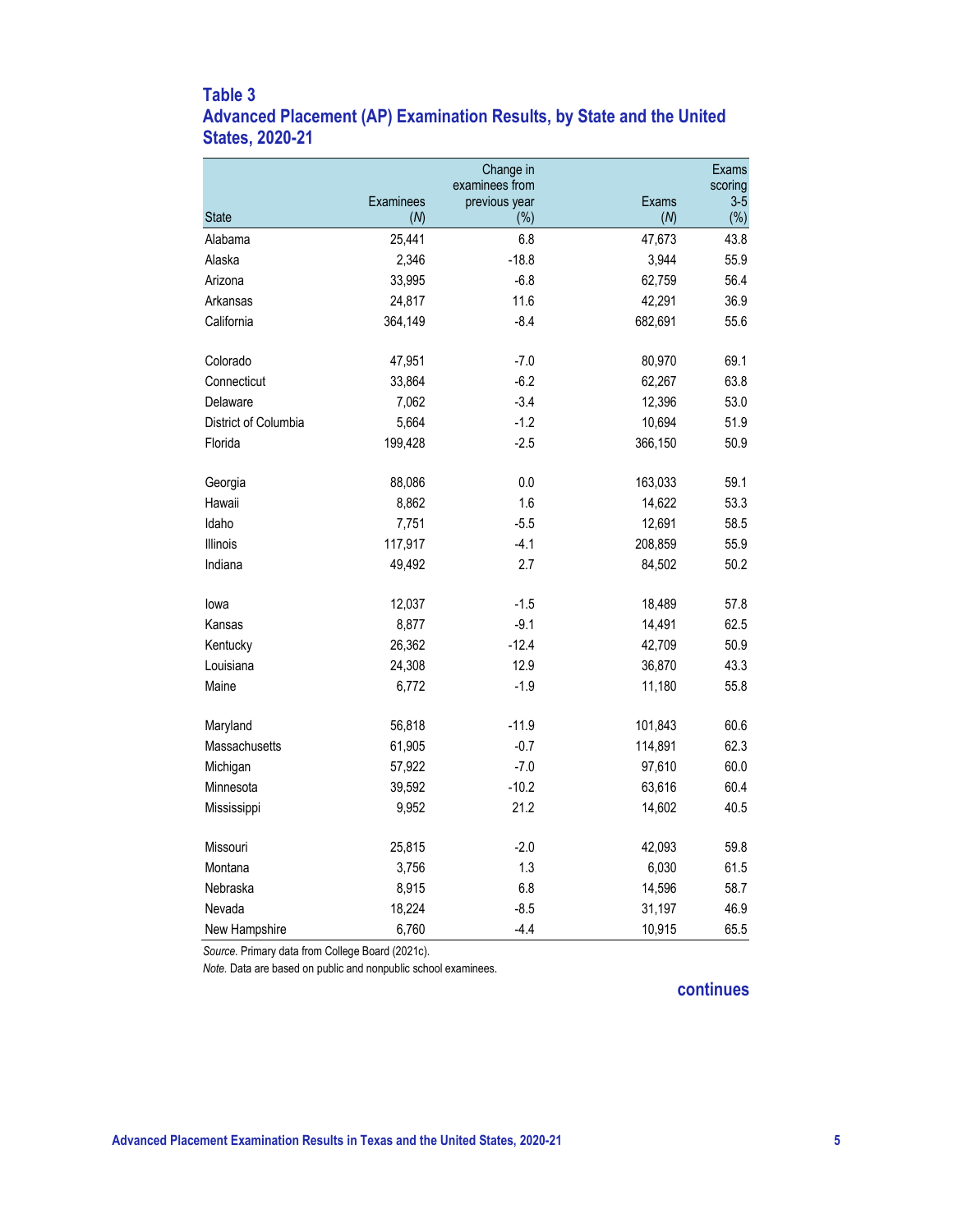## **Table 3 (continued) Advanced Placement (AP) Examination Results, by State and the United States, 2020-21**

|                      |           | Change in                       |           | Exams            |
|----------------------|-----------|---------------------------------|-----------|------------------|
|                      | Examinees | examinees from<br>previous year | Exams     | scoring<br>$3-5$ |
| <b>State</b>         | (M)       | (% )                            | (M)       | $(\%)$           |
| New Jersey           | 78,018    | $-2.1$                          | 153,413   | 62.8             |
| New Mexico           | 8,502     | $-12.4$                         | 13,595    | 37.1             |
| New York             | 172,526   | $-4.4$                          | 311,603   | 55.7             |
| North Carolina       | 77,808    | $-0.5$                          | 142,181   | 51.6             |
| North Dakota         | 3,130     | $-4.9$                          | 4,603     | 56.8             |
| Ohio                 | 68,871    | $-0.4$                          | 121,258   | 61.3             |
| Oklahoma             | 13,858    | $-3.1$                          | 23,039    | 50.1             |
| Oregon               | 14,607    | $-24.5$                         | 23,280    | 59.1             |
| Pennsylvania         | 70,193    | $-5.5$                          | 125,244   | 63.1             |
| Rhode Island         | 6,807     | $-14.0$                         | 12,018    | 52.7             |
| South Carolina       | 32,857    | $-0.3$                          | 53,828    | 58.6             |
| South Dakota         | 2,990     | 0.5                             | 4,880     | 67.3             |
| Tennessee            | 38,607    | 10.0                            | 66,007    | 55.8             |
| <b>Texas</b>         | 293,295   | 0.5                             | 527,371   | 45.9             |
| Utah                 | 28,709    | $-2.8$                          | 43,006    | 65.3             |
| Vermont              | 2,958     | $-14.8$                         | 5,000     | 60.6             |
| Virginia             | 70,893    | $-5.8$                          | 136,778   | 59.1             |
| Washington           | 41,772    | $-15.5$                         | 72,091    | 62.0             |
| West Virginia        | 6,324     | $-8.5$                          | 10,014    | 41.8             |
| Wisconsin            | 44,390    | $-5.0$                          | 73,301    | 61.5             |
| Wyoming              | 2,310     | 4.2                             | 3,354     | 51.3             |
| <b>United States</b> | 2,464,265 | $-3.9$                          | 4,402,538 | 55.1             |

*Source.* Primary data from College Board (2021c).

*Note.* Data are based on public and nonpublic school examinees.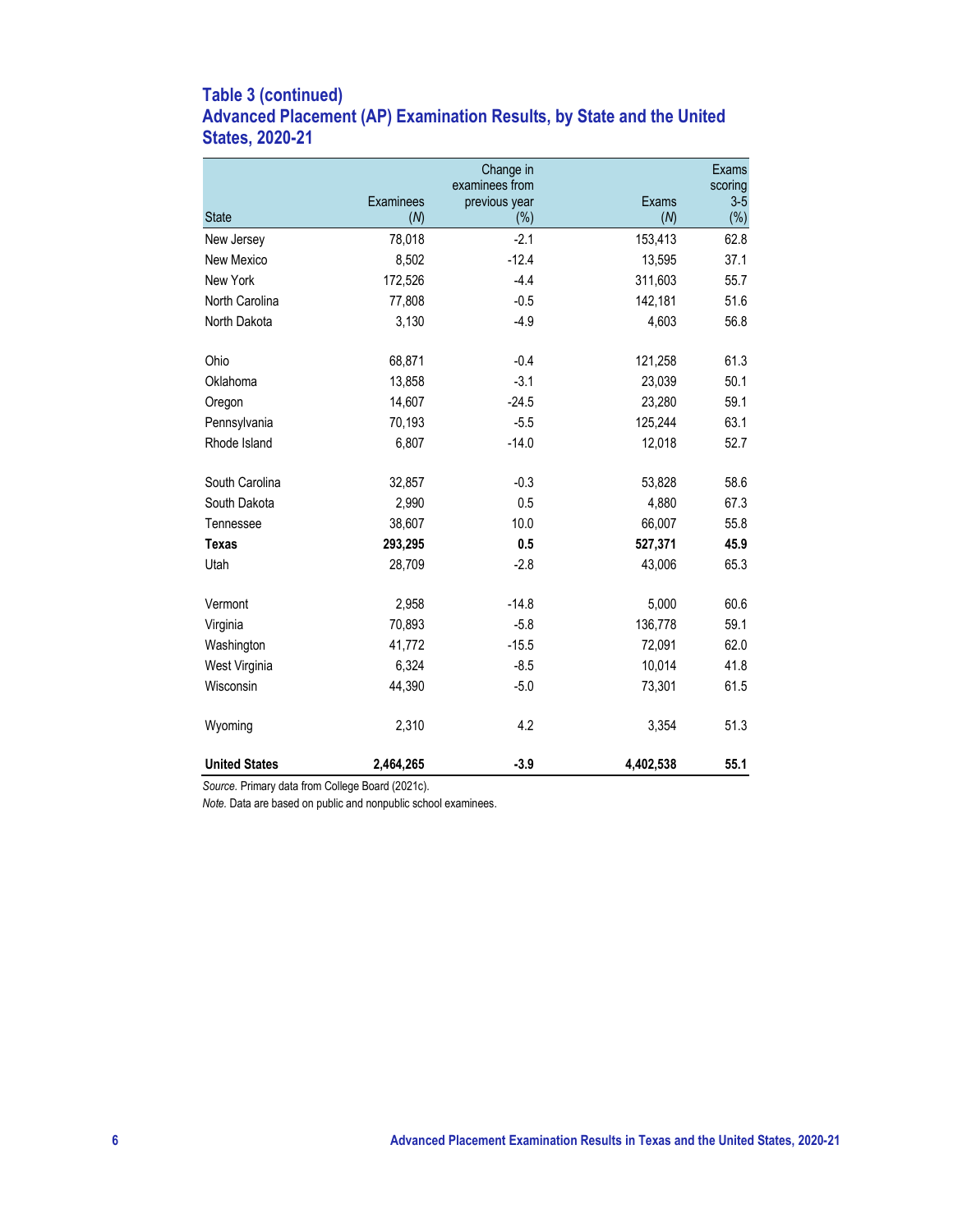#### **Table 4 Advanced Placement (AP) Examination Results, Grades 11 and 12, Four Most Populous States and the United States, 2020-21**

|                      |            | Change in          |           |                |           |             |  |  |  |  |
|----------------------|------------|--------------------|-----------|----------------|-----------|-------------|--|--|--|--|
|                      |            | Students taking at |           | examinees from |           | Exams       |  |  |  |  |
|                      | Enrollment | least 1 AP exam    | Examinees | previous year  | Exams     | scoring 3-5 |  |  |  |  |
| <b>State</b>         | (M)        | (%)                | (M)       | $(\%)$         | (M)       | $(\%)$      |  |  |  |  |
| California           | 972,246    | 23.7               | 230,461   | $-9.1$         | 553,750   | 54.8        |  |  |  |  |
| Florida              | 413.214    | 23.1               | 95,634    | $-3.1$         | 251,559   | 50.5        |  |  |  |  |
| New York             | 386,566    | 28.8               | 111,330   | $-5.8$         | 255.097   | 54.6        |  |  |  |  |
| Texas                | 753,353    | 20.6               | 154,857   | $-0.7$         | 372.789   | 45.9        |  |  |  |  |
| <b>United States</b> | 7,370,980  | 19.7               | 1,454,126 | $-5.2$         | 3,414,310 | 55.0        |  |  |  |  |

*Source.* Primary data from College Board (2020a, 2020b, 2020c, 2020d, 2020e, 2021a, 2021b, 2021c, 2021d, 2021e).

*Note.* Data for enrollment and examinees are based on public schools only. Data for examinations are based on public and nonpublic schools combined.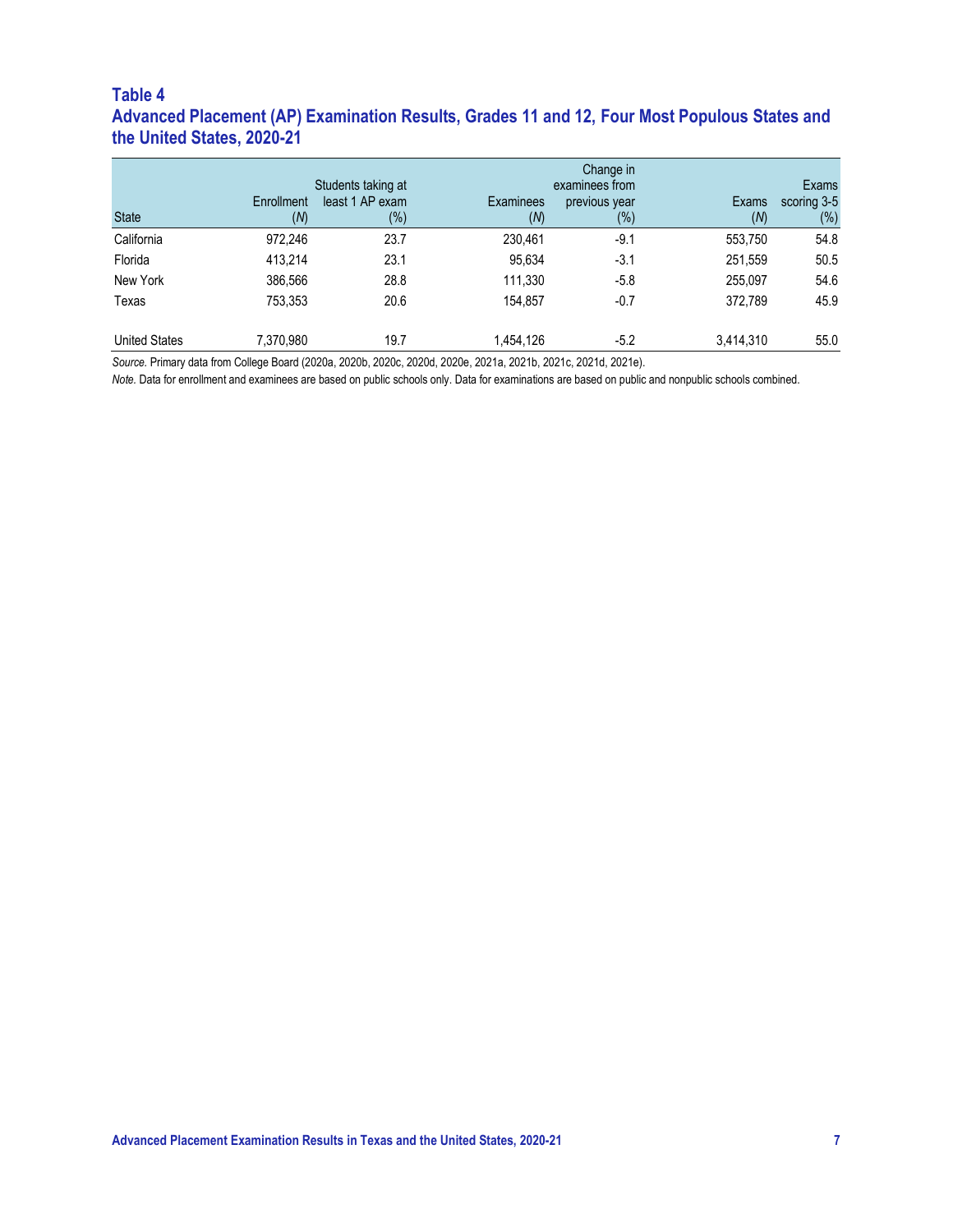#### **Table 5 Advanced Placement (AP) Examinations and Scores, by Subject, Texas and the United States, 2020-21**

|                                       |              |              |              |              | <b>Texas</b>        | U.S.             |               |               |
|---------------------------------------|--------------|--------------|--------------|--------------|---------------------|------------------|---------------|---------------|
|                                       | Texas        | U.S.         | Texas        | U.S.         | scores in           | scores in        | Texas         | U.S.          |
| Exam                                  | exams<br>(M) | exams<br>(M) | exams<br>(%) | exams<br>(%) | 3-5 range<br>$(\%)$ | 3-5 range<br>(%) | mean<br>score | mean<br>score |
| English Language and Composition      | 59,214       | 508,763      | 11.2         | 11.6         | 46.5                | 57.5             | 2.6           | 2.9           |
| World History: Modern                 | 58,419       | 297,683      | 11.1         | 6.8          | 41.2                | 51.8             | 2.4           | 2.7           |
| United States History                 | 48,887       | 450,509      | 9.3          | 10.2         | 39.4                | 47.1             | 2.3           | 2.5           |
| Human Geography                       | 47,487       | 207,728      | 9.0          | 4.7          | 40.9                | 52.1             | 2.3           | 2.7           |
| English Literature and Composition    | 38,098       | 314,370      | 7.2          | 7.1          | 37.3                | 43.7             | 2.3           | 2.5           |
| United States Government and Politics | 28,902       | 282,172      | 5.5          | 6.4          | 41.5                | 50.4             | 2.4           | 2.6           |
| Spanish Language and Culture          | 24,600       | 146,619      | 4.7          | 3.3          | 72.3                | 79.8             | 3.2           | 3.4           |
| Physics 1                             | 23,559       | 129,136      | 4.5          | 2.9          | 28.8                | 40.6             | 2.0           | 2.4           |
| Biology                               | 23,531       | 221,732      | 4.5          | 5.0          | 49.0                | 58.7             | 2.6           | 2.8           |
| Macroeconomics                        | 21,951       | 111,968      | 4.2          | 2.5          | 35.3                | 48.6             | 2.2           | 2.6           |
| Calculus AB                           | 20,704       | 238,333      | 3.9          | 5.4          | 41.6                | 50.2             | 2.4           | 2.7           |
| Psychology                            | 17,387       | 276,539      | 3.3          | 6.3          | 46.6                | 52.7             | 2.5           | 2.7           |
| <b>Environmental Science</b>          | 17,386       | 157,659      | 3.3          | 3.6          | 46.0                | 50.1             | 2.5           | 2.7           |
| <b>Statistics</b>                     | 16,294       | 173,660      | 3.1          | 3.9          | 50.3                | 57.0             | 2.6           | 2.8           |
| Chemistry                             | 11,927       | 126,166      | 2.3          | 2.9          | 42.4                | 49.7             | 2.4           | 2.6           |
| <b>Computer Science Principles</b>    | 10,127       | 113,443      | 1.9          | 2.6          | 60.5                | 66.2             | 2.8           | 3.0           |
| Calculus BC                           | 9,742        | 112,098      | 1.8          | 2.5          | 67.9                | 75.1             | 3.4           | 3.6           |
| Computer Science A                    | 7,190        | 67,632       | 1.4          | 1.5          | 59.8                | 64.1             | 2.9           | 3.1           |
| Spanish Literature and Culture        | 5,052        | 21,044       | 1.0          | 0.5          | 55.0                | 63.9             | 2.7           | 2.9           |
| European History                      | 4,415        | 82,830       | 0.8          | 1.9          | 53.0                | 54.2             | 2.8           | 2.8           |
| Capstone Seminar                      | 4,345        | 50,292       | 0.8          | 1.1          | 82.6                | 84.6             | 3.2           | 3.2           |
| Microeconomics                        | 3,961        | 65,203       | 0.8          | 1.5          | 31.8                | 55.2             | 2.1           | 2.8           |
| Physics C: Mechanics                  | 3,543        | 42,116       | 0.7          | 1.0          | 72.5                | 72.8             | 3.3           | 3.3           |
| 2-D Art and Design                    | 3,307        | 32,887       | 0.6          | 0.7          | 84.1                | 86.9             | 3.3           | 3.4           |
| Art History                           | 2,814        | 19,868       | 0.5          | 0.5          | 53.3                | 55.2             | 2.8           | 2.8           |
| Physics 2                             | 2,475        | 16,228       | 0.5          | 0.4          | 58.5                | 63.0             | 2.9           | 3.0           |
| Physics C: Electricity and Magnetism  | 2,439        | 17,139       | 0.5          | 0.4          | 62.0                | 67.4             | 3.1           | 3.4           |
| Drawing                               | 2,136        | 17,272       | 0.4          | 0.4          | 80.5                | 85.9             | 3.3           | 3.5           |
| Capstone Research                     | 2,086        | 22,631       | 0.4          | 0.5          | 79.5                | 81.2             | 3.2           | 3.3           |
| Music Theory                          | 1,991        | 16,073       | 0.4          | 0.4          | 63.3                | 61.1             | 3.1           | 3.0           |

*Source.* Primary data from College Board (2021c, 2021e).

*Note.* Data are based on public and nonpublic school examinees. Parts may not add to 100 percent because of rounding.

#### **continues**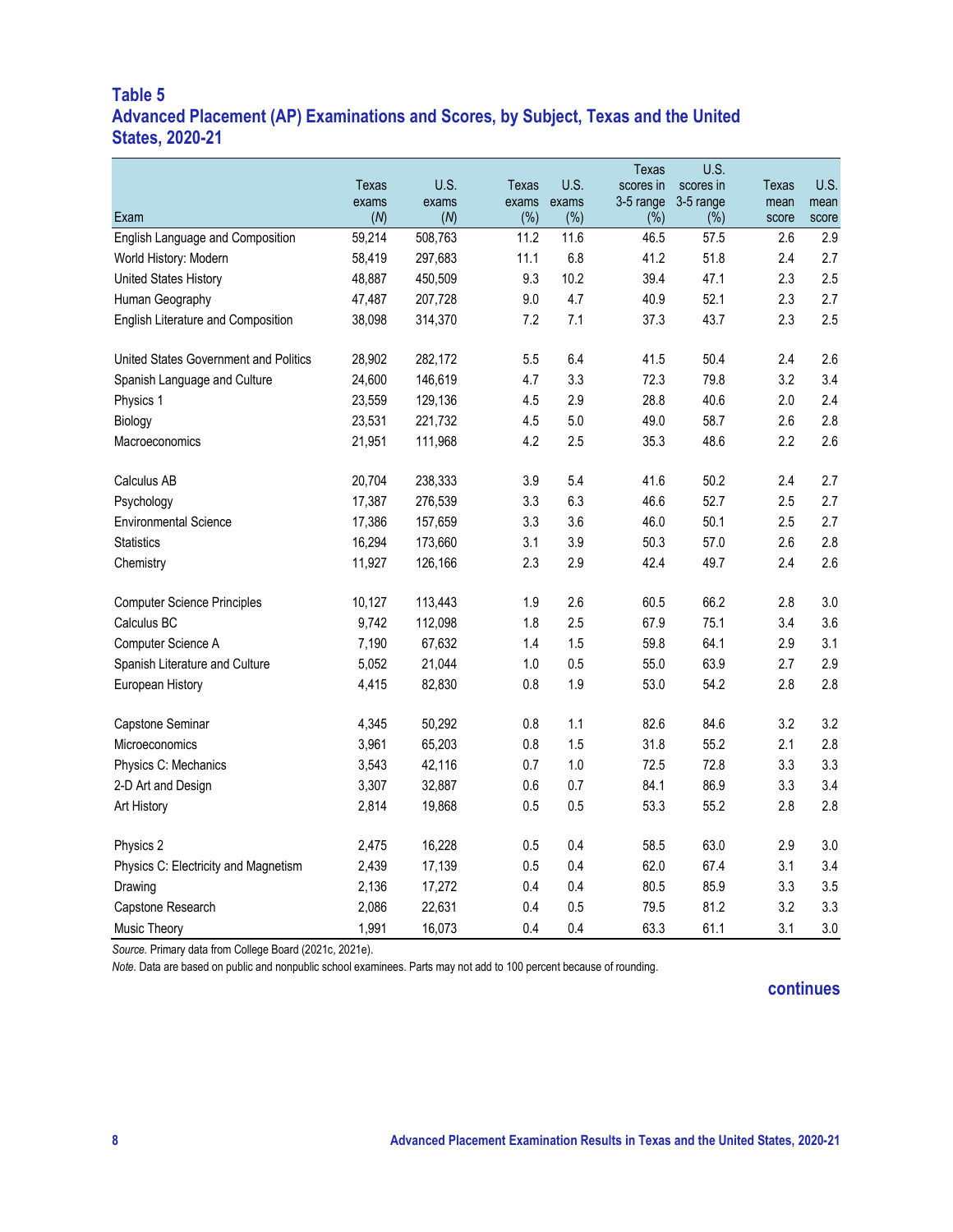## **Table 5 (continued) Advanced Placement (AP) Examinations and Scores, by Subject, Texas and the United States, 2020-21**

| Exam                                       | Texas<br>exams<br>(M) | U.S.<br>exams<br>(M) | Texas<br>exams<br>(%) | U.S.<br>exams<br>$(\%)$ | Texas<br>scores in<br>3-5 range<br>$(\%)$ | U.S.<br>scores in<br>3-5 range<br>$(\%)$ | Texas<br>mean<br>score | U.S.<br>mean<br>score |
|--------------------------------------------|-----------------------|----------------------|-----------------------|-------------------------|-------------------------------------------|------------------------------------------|------------------------|-----------------------|
| French Language and Culture                | 1,080                 | 17,190               | 0.2                   | 0.4                     | 60.9                                      | 69.8                                     | 2.8                    | 3.1                   |
| Chinese Language and Culture               | 670                   | 11.256               | 0.1                   | 0.3                     | 84.9                                      | 86.5                                     | 4.0                    | 4.0                   |
| 3-D Art and Design                         | 516                   | 4.316                | 0.1                   | 0.1                     | 66.3                                      | 70.6                                     | 3.0                    | 3.1                   |
| Latin                                      | 382                   | 4.872                | 0.1                   | 0.1                     | 51.6                                      | 56.8                                     | 2.6                    | 2.8                   |
| <b>Comparative Government and Politics</b> | 352                   | 17.215               | 0.1                   | 0.4                     | 53.1                                      | 71.2                                     | 2.6                    | 3.1                   |
| German Language and Culture                | 279                   | 3.957                | 0.1                   | 0.1                     | 49.1                                      | 62.4                                     | 2.6                    | 3.0                   |
| Japanese Language and Culture              | 103                   | 1.946                | < 0.1                 | < 0.1                   | 61.2                                      | 71.4                                     | 3.2                    | 3.5                   |
| Italian Language and Culture               | 20                    | 1.993                | < 0.1                 | < 0.1                   | 85.0                                      | 71.3                                     | 4.0                    | 3.2                   |

*Source.* Primary data from College Board (2021c, 2021e).

*Note.* Data are based on public and nonpublic school examinees. Parts may not add to 100 percent because of rounding.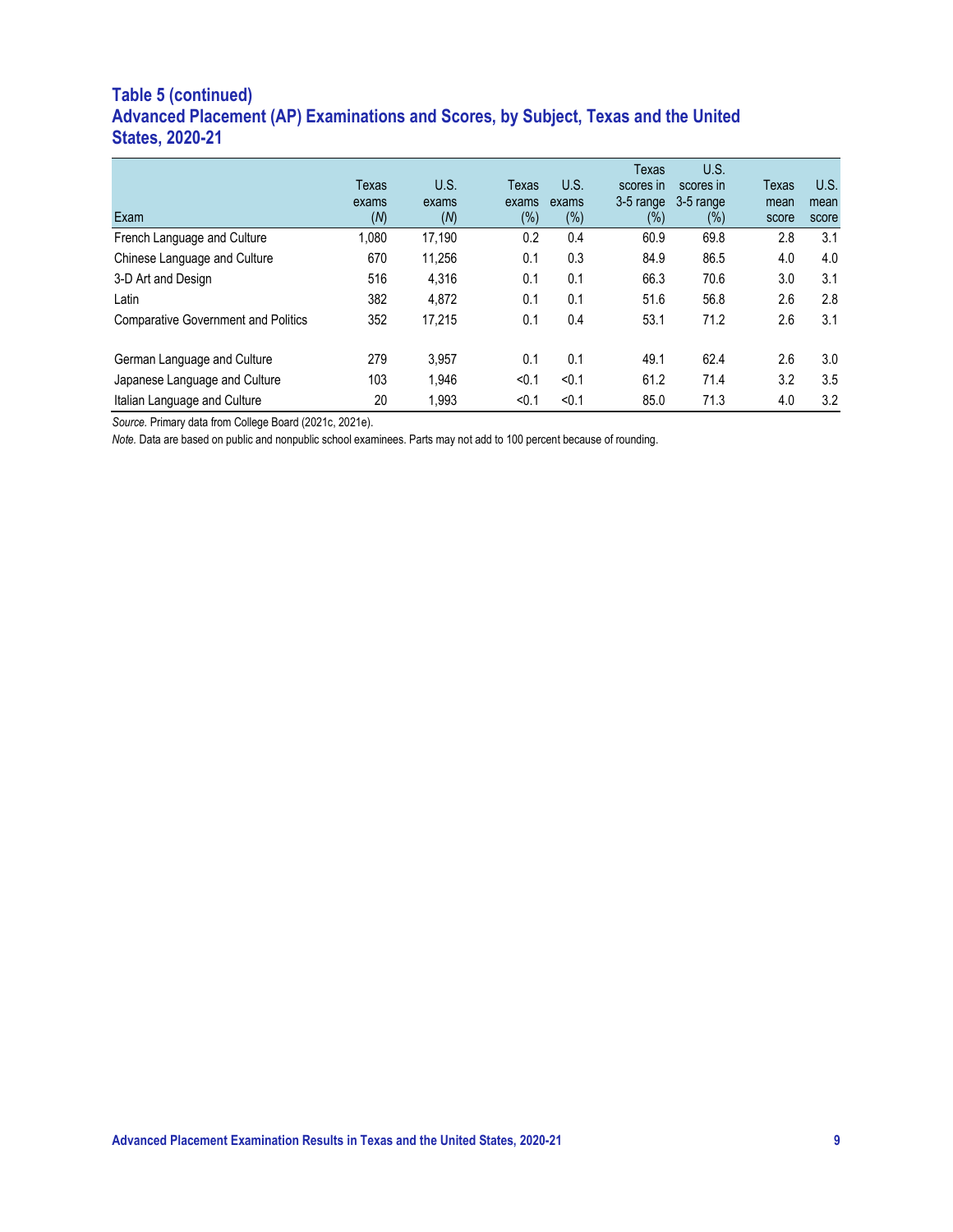## **References**

- College Board. (2020a). *AP program participation and performance data 2020: California state report*. Author.
- College Board. (2020b). *AP program participation and performance data 2020: Florida state report*. Author.
- College Board. (2020c). *AP program participation and performance data 2020: National report*. Author.
- College Board. (2020d). *AP program participation and performance data 2020: New York state report*. Author.
- College Board. (2020e). *AP program participation and performance data 2020: Texas state report*. Author.
- College Board. (2021a). *AP program participation and performance data 2021: California state report*. Author.
- College Board. (2021b). *AP program participation and performance data 2021: Florida state report*. Author.
- College Board. (2021c). *AP program participation and performance data 2021: National report*. Author.
- College Board. (2021d). *AP program participation and performance data 2021: New York state report*. Author.
- College Board. (2021e). *AP program participation and performance data 2021: Texas state report*. Author.
- College Board. (2021f). *2021 AP exams overview guide.* Retrieved February 11, 2021, from <https://apcentral.collegeboard.org/about-ap-2021/updates/school-year-resources>
- Texas Education Agency. (TEA, forthcoming-a). *Advanced Placement and International Baccalaureate examination results in Texas public schools, 2020-21.* Available at [https://tea.texas.gov/reports](https://tea.texas.gov/reports-and-data/school-performance/accountability-research/advanced-placement-and-international-baccalaureate)[and-data/school-performance/accountability-research/advanced-placement-and-international](https://tea.texas.gov/reports-and-data/school-performance/accountability-research/advanced-placement-and-international-baccalaureate)[baccalaureate](https://tea.texas.gov/reports-and-data/school-performance/accountability-research/advanced-placement-and-international-baccalaureate)
- Texas Education Agency. (TEA, forthcoming-b). *Advanced Placement and International Baccalaureate general information, 2020-21.* Available at [https://tea.texas.gov/reports-and-data/school](https://tea.texas.gov/reports-and-data/school-performance/accountability-research/advanced-placement-and-international-baccalaureate)[performance/accountability-research/advanced-placement-and-international-baccalaureate](https://tea.texas.gov/reports-and-data/school-performance/accountability-research/advanced-placement-and-international-baccalaureate)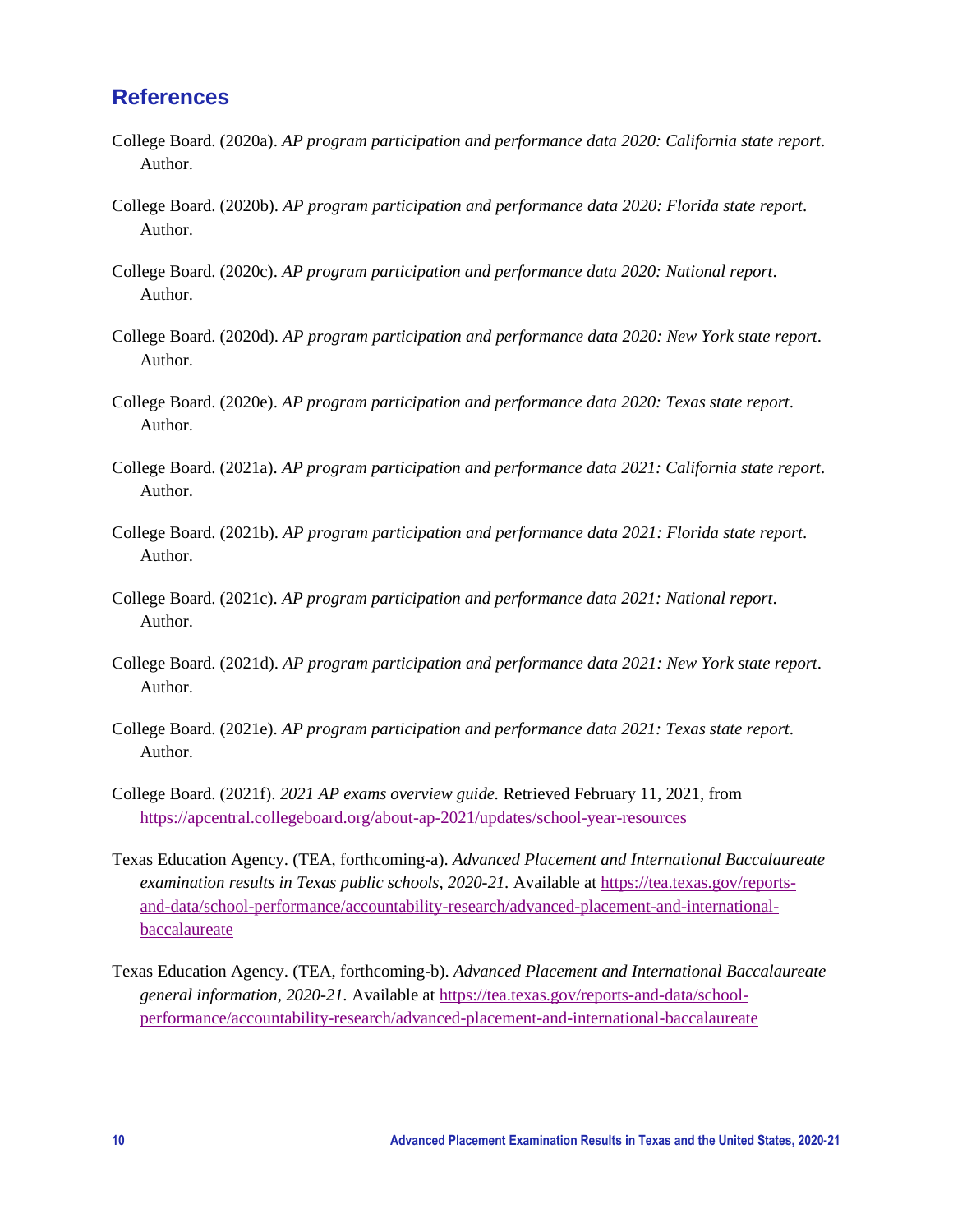Texas Education Agency. (TEA, forthcoming-c). *Advanced Placement and International Baccalaureate glossary of terms, 2020-21.* Available at [https://tea.texas.gov/reports-and-data/school](https://tea.texas.gov/reports-and-data/school-performance/accountability-research/advanced-placement-and-international-baccalaureate)[performance/accountability-research/advanced-placement-and-international-baccalaureate](https://tea.texas.gov/reports-and-data/school-performance/accountability-research/advanced-placement-and-international-baccalaureate)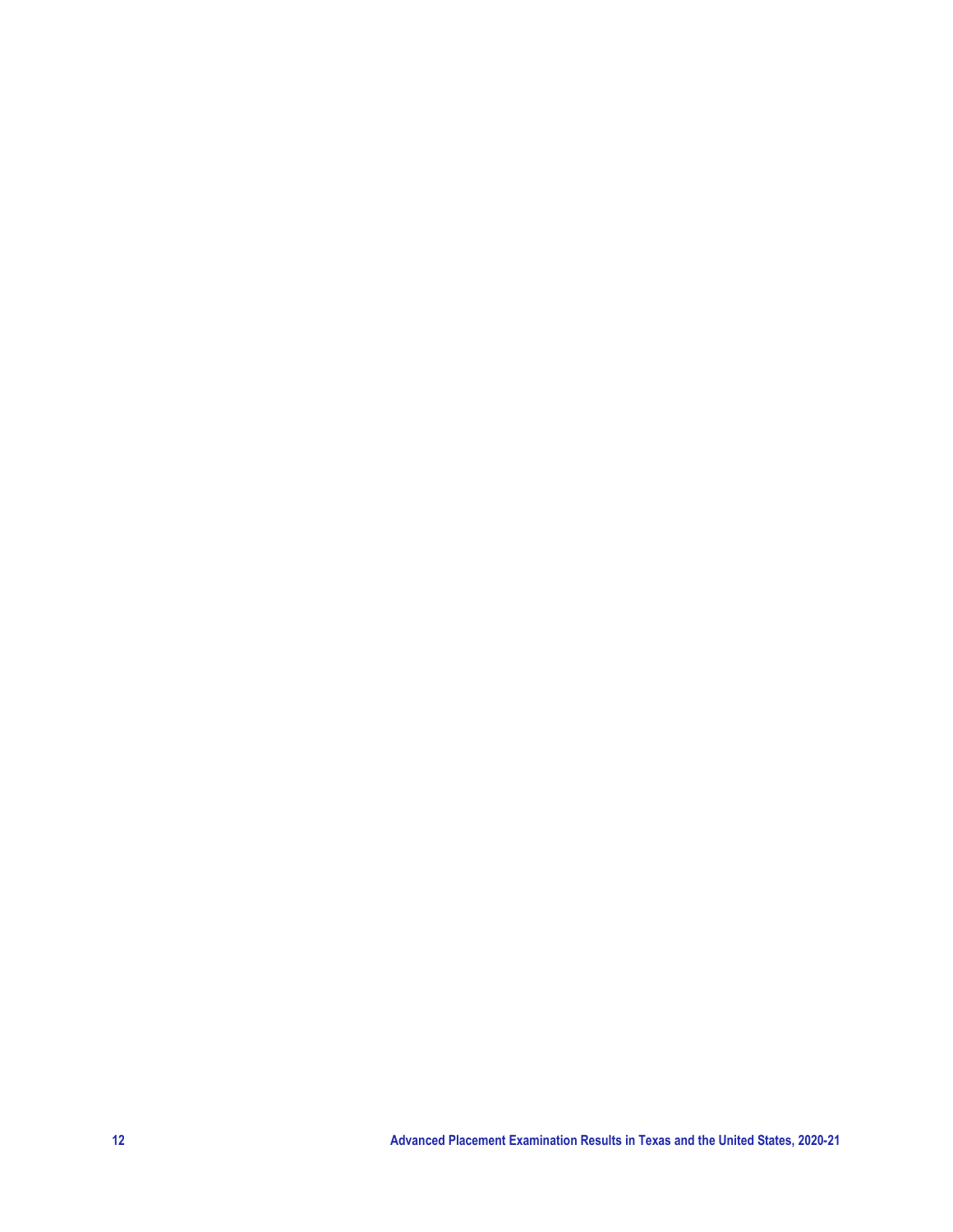#### **Texas Education Agency** Mike Morath, Commissioner of Education

**Office of Governance and Accountability** Jeff Cottrill, Deputy Commissioner

**Division of Research and Analysis** Linda Roska, Executive Director

**Accountability Research Unit** Jennifer Broussard, Director

#### **Project Staff**

Autumn McIlraith Chara Welch Rona Tong Keith Wechter

#### **Editorial Staff**

Christine Whalen Shannon Nagy Richard Kallus

**Citation.** Texas Education Agency. (2022). *Advanced Placement examination results in Texas and the United States, 2020-21* (Document No. GE22 601 04). Austin, TX: Author.

**Abstract.** This report presents Advanced Placement (AP) examination participation and performance results in Texas and the United States for the 2020-21 school year. The results are for public and nonpublic schools combined and are presented by race/ethnicity and gender.

The report is available in PDF format on the agency website at [https://tea.texas.gov/reports-and-data/](https://tea.texas.gov/reports-and-data/school-performance/accountability-research/advanced-placement-and-international-baccalaureate) [school-performance/accountability-research/advanced-placement-and-international-baccalaureate.](https://tea.texas.gov/reports-and-data/school-performance/accountability-research/advanced-placement-and-international-baccalaureate) Additional information about this report may be obtained by contacting the Texas Education Agency Division of Research and Analysis by phone at (512) 475-3523 or by e-mail at [Research@tea.texas.gov.](mailto:Research@tea.texas.gov)

For additional information about AP examinations, contact the College Board Southwestern Regional Office at (866) 392-3017 or [http://www.collegeboard.org/.](http://www.collegeboard.org/)

Advanced Placement Program® and AP® are registered trademarks of the College Board. Other product and company names mentioned may be trademarks of their respective owners.